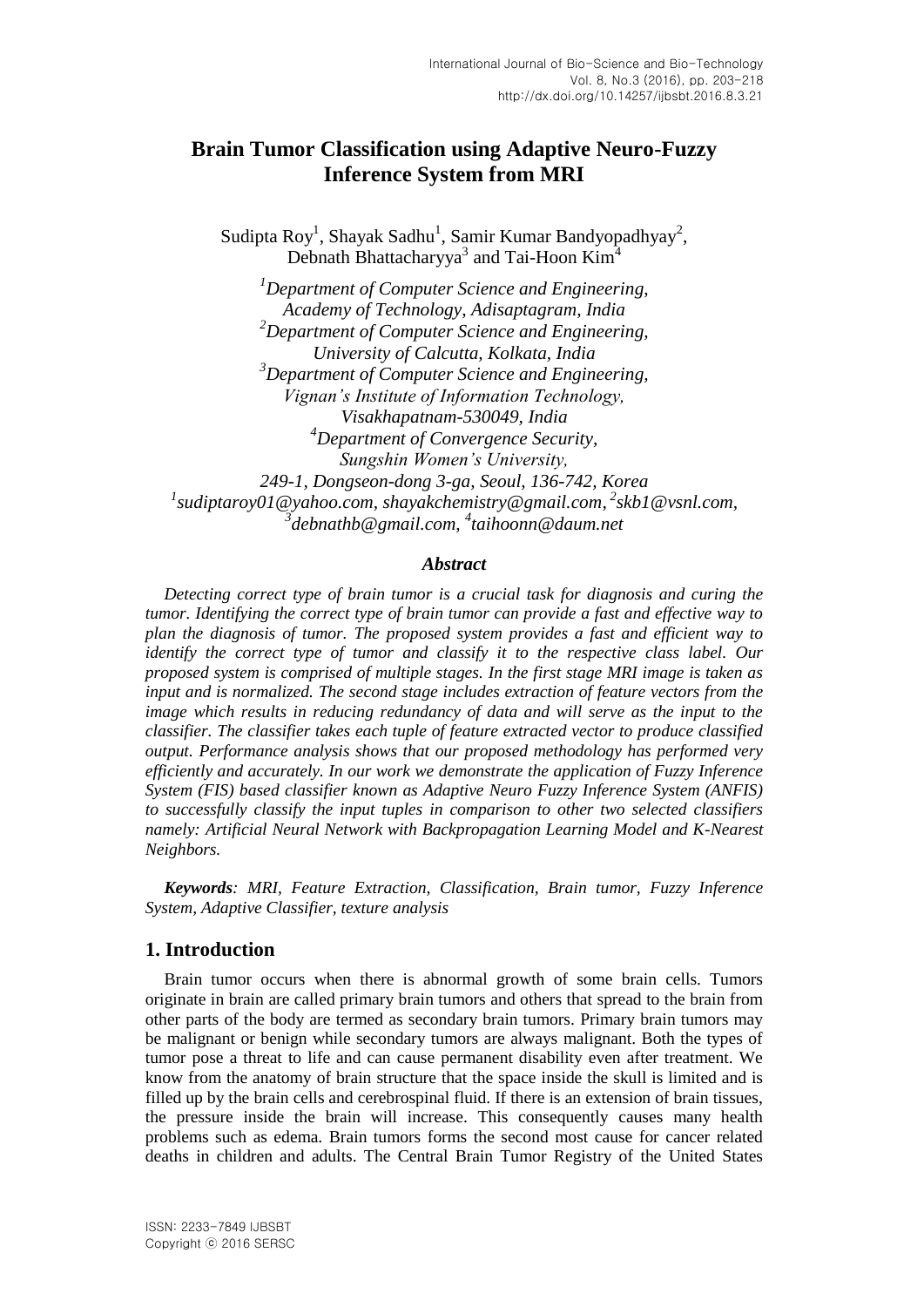(CBTRUS) has reported that more than 70,000 primary brain tumors were diagnosed with primary brain tumors among which 4,600 were children between the ages 0-19.

A tumor can be graded in to several stages in accordance to the analysis of abnormality of the tumor cells and tissues. This grading gives us the acute probability of tumor growth in size and its spreading. Tumor grade can be determined using biopsy. It is to be noted that grading of tumor is not same as cancer stages. Very accurate diagnosis of brain tumors was very difficult due to high complexity and large variance having more than 120 types. Treatment of brain tumor in early stages is a challenging task owing to the variation in size shape and location and can only be performed by trained professional neuro radiologist. In the past several research works have been done for improving the detection, diagnosis and treatment of tumors in early stages. The extensive use of computer technology in medical decision making has been used in various medical fields. We need to study the features of the tumor and make decisions accordingly from medical imaging tests of the test subject. In this work we use MR imaging as it is non-invasive and produces no known biological hazards. MRI scans is capable of producing images with high knowledge content. There is several variation of MRI such as: T1 weighted, T2 weighted, FLAIR, *etc*. In our work we have used T2 weighted MRI as it displays damaged tissues very vibrantly. This imaging technique can correctly display the size, variation and location along an axis coordinate. Researchers have used this imaging for various research purposes.

Classification can be described as a process in which ideas and objects are analyzed and grouped into various class labels depending on the trend of the input data. Using this model we can group the unlabelled input data into grouped class labels. This grouping helps us in correct decision making consecutively improving the accuracy of classification. This method is useful in predicting a class label for any arbitrary tuple from the knowledge database. Classification is another important part used in our work. Classification involves two important steps: training phase and testing phase. The training phase involves the building of the classification data. Mathematical model (such as neural network or decision tree) is trained such that each set of inputs correctly gives us the resultant outputs. This training is needed to be done accurately in order to produce the most appropriate result during the testing phase. This training can be supervised or unsupervised. In case of supervised learning we train the model knowing the output class label for a particular tuple. In case of unsupervised training the output class label is not known. In testing phase we take the tuples with unknown class labels as input to get an appropriate class label as output.

There are many mathematical models that have been used for classification. Classifiers like decision tree (ID3, C4.5, CART or RIPPER), Bayes classifier, Neural Network, Support Vector Machine (SVM) and RBFN (Radial Basis Function Network) are some of the popular and most commonly known classifiers that have been used to classify various types of data. In the classification step, we need to build up a database with sample tuples corresponding to class labels. In this work we try to concentrate on supervised learning model. Supervised classifiers are capable of exerting maximum accuracy on the learning step but fails when we input a slice with a new type of tumor. This is one of the greatest disadvantages in this type of learning model. In our work we consider the following five types of brain tumor: 1) Glioma, 2) Meningioma, 3) Metastatic adenocarcinoma, 4) Metastatic bronchogenic carcinoma, 5) Sarcoma. We have concentrated on those five types of brain tumors as in this work we aim towards solving this problem of classification of brain tumor and its performance measurement. As there are more than 120 types of tumors that were reported but we have selected the five common types of brain tumors for the study. We have constructed a database which contains images associated with its corresponding class label. Images from this database were used in testing and training the classifiers.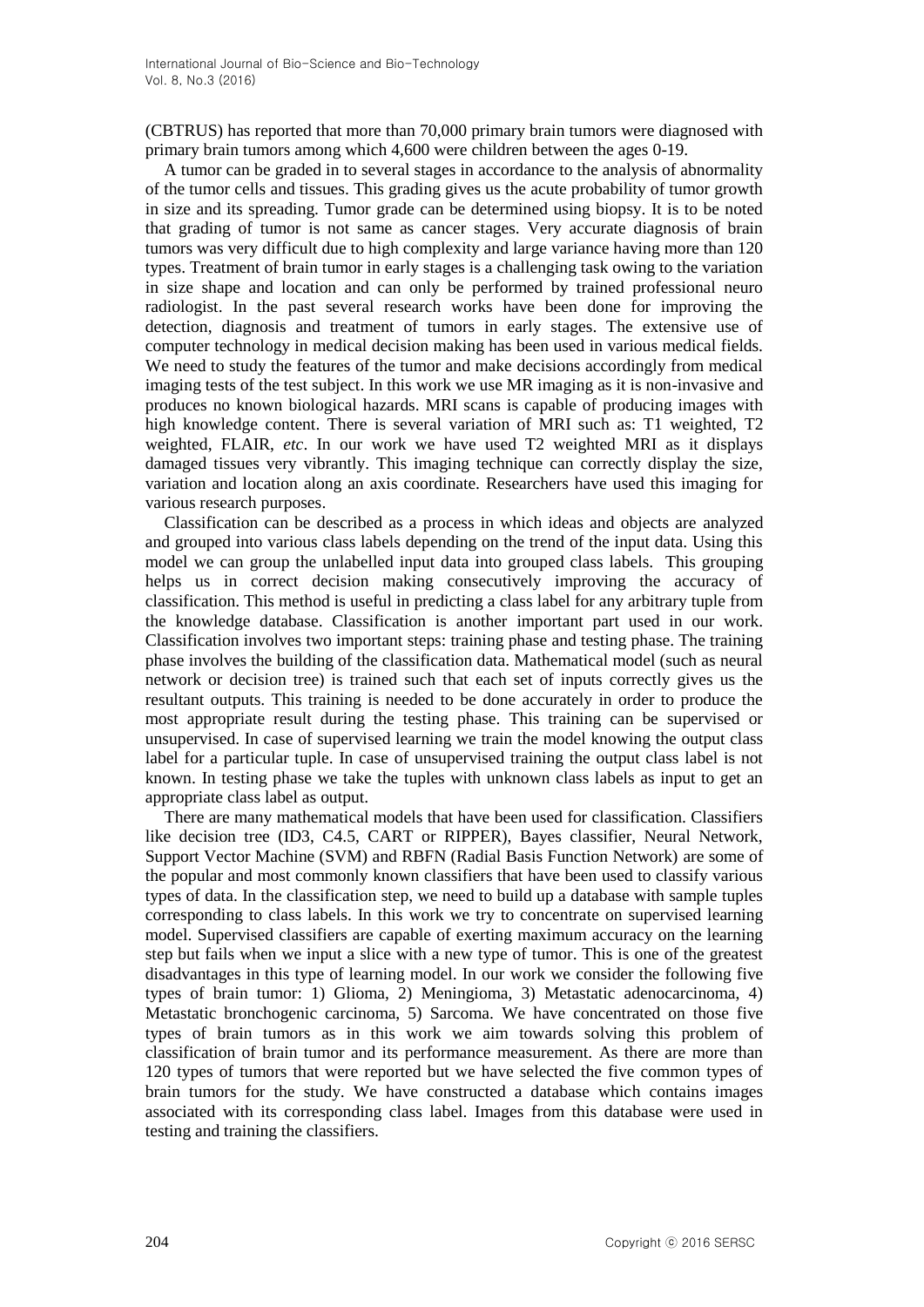This research study is arranged as follows: Section 2 includes the related works done in this area. Section 3 gives the description of the dataset being used while Section 4 explains the detailed procedure being used. Section 5 discusses the performance analysis and results and Section 6 is reserved for the conclusion of our work.

## **2. Review Work**

Many researchers have attempted to correctly classify brain tumors into their appropriate types. An attempt to classify tumors using Gabor wavelet analysis had been made by Yi-hui Liu *et al.*, [1]. In their work they have used texture based analysis based on Gabor wavelets to improve the accuracy of classification. They have used Gabor filters in the feature extraction steps and support vector machine based classifier to classify the tumor. Wavelet analysis has also been used by El-Sayed *et al.*, [2] in which they have proposed a hybrid technique. In this technique they have used discrete wavelet transform on the MRI slices to extract the features and then minimized using principal component analysis. In their work thy have used two types of classifiers: feed forward back propagation neural network and K-nearest neighbors. Using these models they have achieved a maximum accuracy of 98.6% [2]. Both of the aforesaid works focuses on the features to be extracted from the input image. Feature selection and extraction have been demonstrated by S. Palani [3]. In this work they have made use of linear discriminant analysis and principal component analysis to select the most striking features (feature vector) among all the available features. They are used to reduce the number of features used and increase the accuracy of classification. Some hybrid models such as support vector machine recursive feature elimination (SVM-RFE) have been used by Evangelia I. Zacharaki *et al.*, [4]. They have used ranking based criterion which tests the discriminative power of each distinct feature. SVM-RFE has been used to find a subset of features that produces optimal performance for the classifier. This algorithm takes the help of ranking of features followed by backward sequential selection method which helps in removal of one feature at a time. Segmentation of region of interest (ROI) before feature extraction has been done in some of the works. Qiang Wang et al [5] demonstrate the process of segmentation of ROI and feature extraction from them. They have used the idea of fuzzy connectedness to find the region of interest from the given slice and then extract features to classify them using any standard classifier. EI papageevgious [6] *et. al.*, in their work proposed a fuzzy cognitive map (FCM) to find the grade value of tumor. They used the soft computing method of fuzzy cognitive maps to represent and model expert's knowledge FCM grading model achieved a diagnostic output accuracy of 90.26% & 93.22 % of brain tumors of low grade and high grade respectively. They proposed the technique only for characterization and accurate determination of grade. Noor Elaiza[7] in their work proposed an implementation of evaluation method known as image moseying in evaluating the MRI brain abnormalities segmentation study. 57 mosaic images are formed by cutting various shapes and size of abnormalities and pasting it onto normal brain tissue. Some methods like ANFIS, FCM are used to segment the mosaic images formed. Statistical analysis method of receiver operating characteristic (ROC) was used to calculate the accuracy. S.Gowri [8], in their work proposed detection of tumor growth by advanced diameter technique using MRI data. To find the volume of brain tumor they proposed diameter and graph based methods. The result shows tumor growth and volume. Lawrence *et. al.*, [9] proposed a system that automatically segments and labels tumor in MRI of the human brain. They proposed a system which integrates knowledge based techniques with multispectral analysis. The results of the system generally correspond well to ground truth, both on a per state basis and more importantly in tracking total volume during treatment over time. Khan IbleKharuddin[10], in their work suggested an enhanced implementation of artificial neural network algorithm to perform segmentation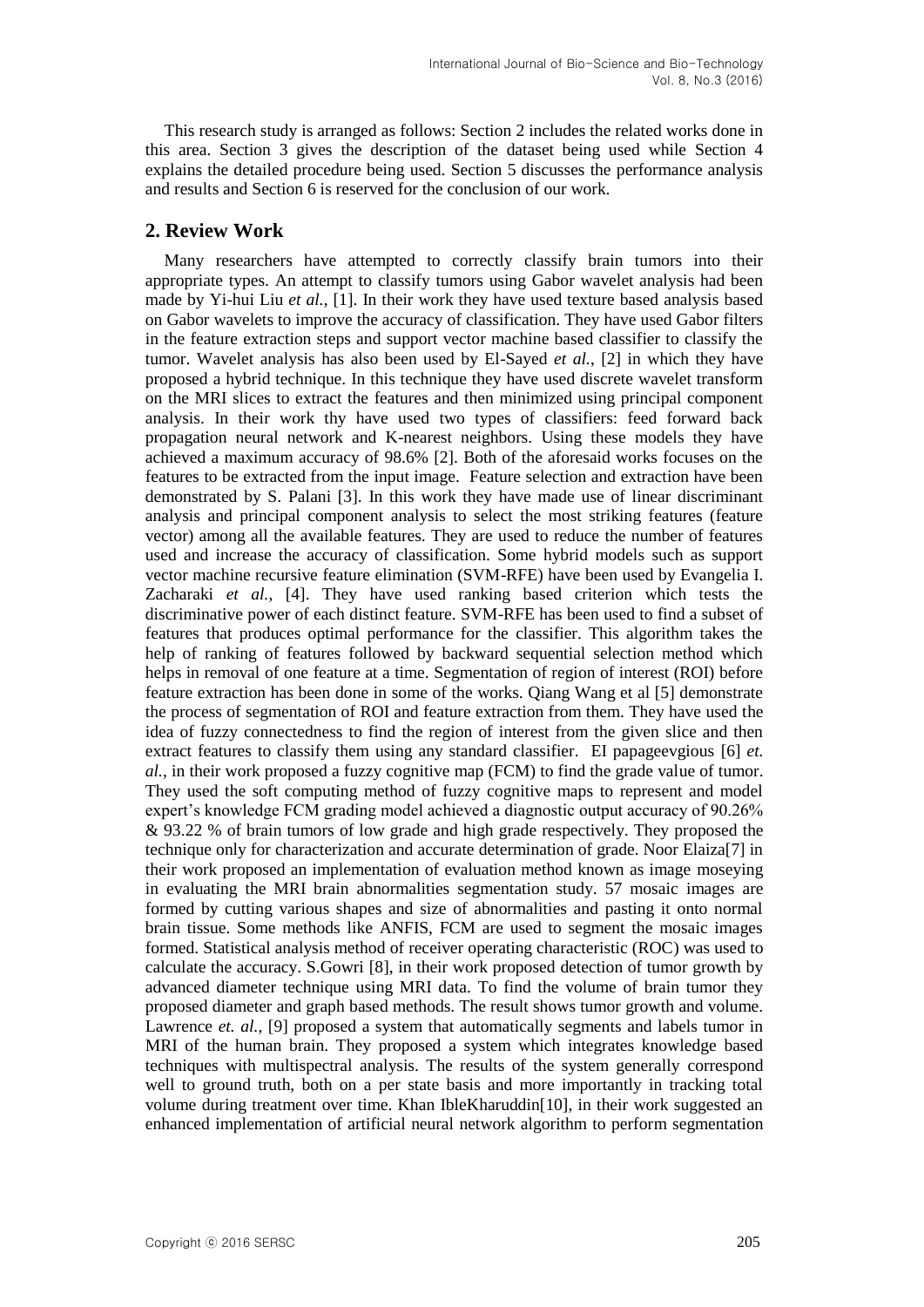of brain MRI data learning vector quantization and is used for segmentation. Their result suggests excellent brain tissue segmentation.

In this paper a new and improved method is implemented by FIS based adaptive network known as ANFIS. Compared to the previous work suggested in the literature discussed above, high accuracy is achieved for feature selection and extraction. The major drawback of classification has been drawn from above literature survey is that if the techniques are accurate; the time requirement is high and vice-versa due to two key reasons: (1) there is a large number of tumor types which differ greatly in size, shape, location, tissue composition and tissue homogeneity. In some cases, their border with normal tissues cannot be very well defined on images; therefore, they are even difficult for radiology experts to delineate. (2) The consequence of the phenomenon of partial volume effect, where one voxel may belong to multiple tissue types, in addition to noise of MRI automatic tumor type identification and analysis are still a difficult problem.

## **3. Proposed Methodology**

The proposed methodology is composed of multiple stages as illustrated in Figure 1. Initially we have chosen tumor detection [11] methodology from MRI slices of brain. Then they are normalized to an acceptable range before being fed to feature extraction process. This process contains two steps: artefact removal [12] and noise reduction. Artefact removal is done to remove segments in images that in not needed such as information like date printed on the slice. Noise reduction is accomplished by using filters [12] in order to remove unwanted distortion in the image such as Gaussian noise and salt and pepper noise on the image. Next this normalized image is now fed to the next step to reduce redundancy of information using feature extraction. In the classification step, the model is first trained using training dataset obtained from the image database which also defines the class labels being used. After the classification model is trained, it is used to classify the testing dataset into appropriate classes that will help us in correct medical decision making and diagnosis of brain tumor. After getting the predicted output we compare them with practical values to get the performance measurement of the model being used. The detailed implementation of the proposed methodology can be given by the following subsections.

### **3.1. Input MRI Dataset**

As discussed in section 1 we have used T2 weighted MRI slices that are helpful in identifying bulges and distinction among the brain tissues. This variety of MR imaging as input dataset to our proposed methodology. The images have been collected from Med Harvard [14]. In our work we have selected the five most commonly occurring type of brain tumor as aforementioned in Section 1. The experiments have been conducted on a dataset selected at random and its result is used in performance measure in later steps.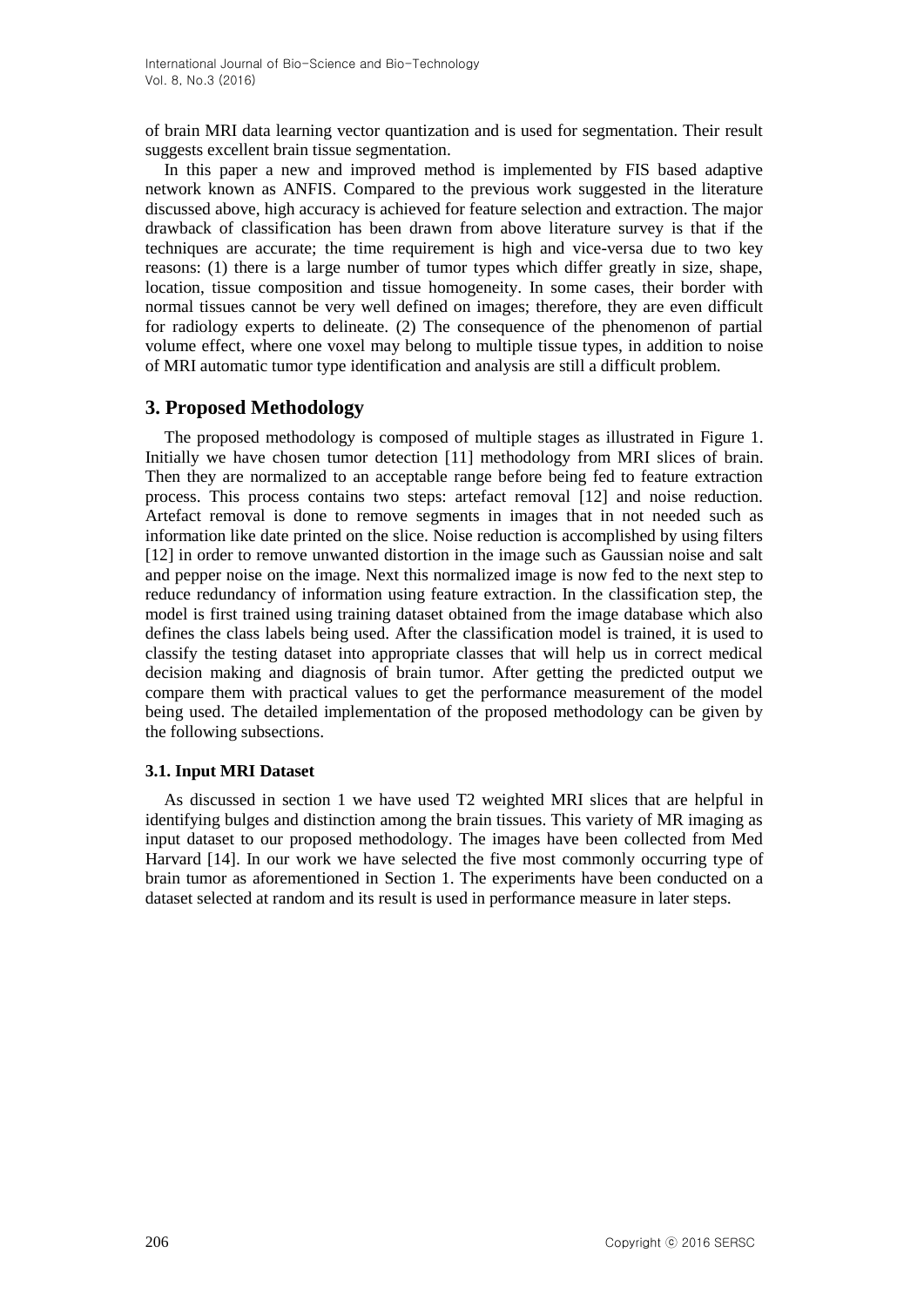

**Figure 1. Total Workflow of the Proposed Methodology**

#### **3.2. Feature Extraction**

In image processing, feature extraction can be defined as a type of dimensionality reduction which can effectively show interesting patterns in the image in form of a vector (feature vector). Useful features are extracted from the image and are used in the next step of classification of brain tumor. In our proposed methodology we intend to use intensity based and texture based features [15]. In our work we first order histogram based features is used for feature extraction. Histogram of an image represents the concise statistical information contained in the image. Now let us consider that  $f(x, y)$  is the function that represents the intensity level for each pixel  $(x, y)$  in the image, where  $x = 1, 2, \dots, A$  and  $y = 1, 2, \dots, B$  . Grey-level histogram calculation involves each individual pixel. Probability density for each occurring pixel intensity level  $0,1, \dots, N-1$  is calculated dividing them with  $h(i)$  by total number of pixels. This can be represented as:

$$
p(i) = \frac{h(i)}{AB} \quad \text{for } i = 0, 1, \dots, N - 1 \tag{1}
$$

$$
h(i) = \sum_{x=1}^{A} \sum_{y=1}^{B} \delta(f(x, y), i)
$$
 (2)

, where  $h(i)$  is the intensity level histogram function for the whole image and for each intensity level i. Here we take  $\delta(i, j)$  as the Kronecker delta function that can be given as:

$$
\delta(i, j) = \begin{cases} 1, & i = j \\ 0, & i \neq j \end{cases}
$$
 (3)

This histogram can be easily calculated and its shape gives us useful information about the characteristics of the image. Various useful parameters can be derived from the derived histogram to describe the statistical information about the image. These parameters are taken to be parameters for feature extraction. They are described below:

*Mean* is the average value of intensity of the image and can be given as: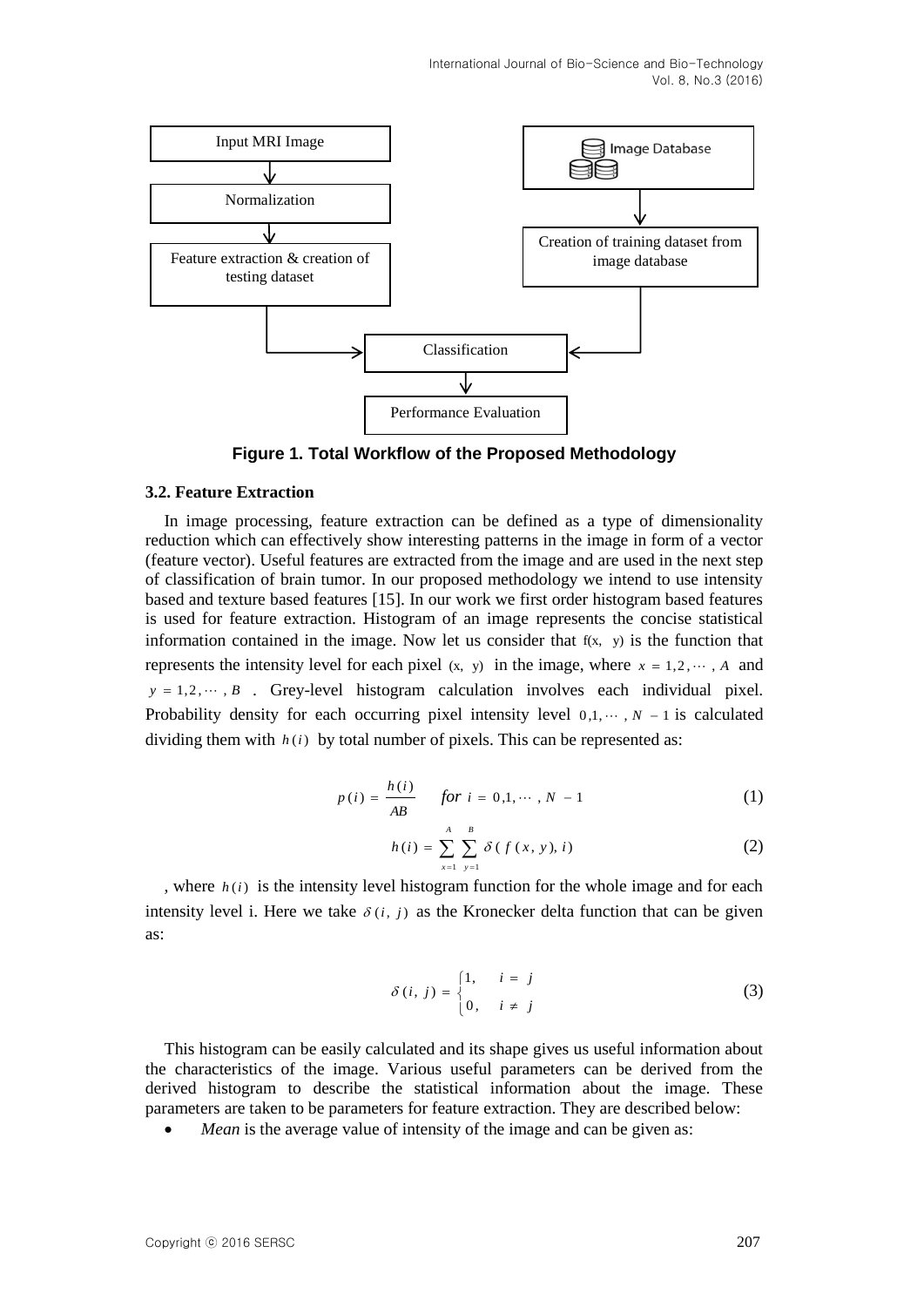$$
\mu = \sum_{i=0}^{N-1} i \cdot p(i) \tag{4}
$$

• *Variance* is the intensity variation around mean and can be represented by:

$$
\sigma^{2} = \sum_{i=0}^{N-1} (i - \mu)^{2} p(i)
$$
 (5)

 *Skewness* gives us the measure of the amount of symmetry of the histogram around mean. It can be given by:

$$
\mu_{3} = \sigma^{-3} \sum_{i=0}^{N-1} (i - \mu)^{3} p(i)
$$
 (6)

*Kurtosis* measures the flatness in the histogram and is given by:

$$
\mu_4 = \sigma^{-4} \sum_{i=0}^{N-1} (i - \mu)^4 p(i) - 3 \tag{7}
$$

• *Entropy* represents the uniformity of the histogram and is given by:

$$
H = \sum_{i=0}^{N-1} p(i) \log_{2}[p(i)] \tag{8}
$$

 *Energy* represents the mean of squared value of the pixel intensity and can be given as:

$$
E = \sum_{i=0}^{N-1} [p(i)]^2
$$
 (9)

All the mentioned parameters give us the information extracted from the local image histograms and can be used for texture segmentation. The normalization as given in previous step results in better texture discrimination accuracy. One of the major advantages of using these parameters is that they are simple, but they are not able to completely characterize texture. To solve this we use the definition of joint probability distributions of pixel pairs. Using this definition we construct second order histogram known as grey-level co-occurrence matrix  $h_{a\theta}(i, j)$ . We divide this matrix by the total number of neighboring pixels  $R(d, \theta)$  in the image, the resulting image becomes the joint probability  $p_{d\theta}(i, j)$  for two pixels with distance d between them and along the direction *i* and *j*. In this case we consider the value for  $d = 1,2$  and  $\theta = 0^{\degree}, 45^{\degree}, 90^{\degree}, 135^{\degree}$  are normally used. For a given image with intensity function  $f(x, y)$  and *N* discrete intensity values, we can construct the matrix  $h_{d\theta}(i, j)$ and defining the parameters *i* and *j* as:

$$
f(x_1, y_1) = i
$$
 and  $f(x_2, y_2) = j$  (10)

where 
$$
(x_2, y_2) = (x_1, y_1) + (d \cos \theta, d \sin \theta)
$$
 (11)

This results in a matrix dimension equal to the number of intensity levels and for each distance *d* and orientation  $\theta$ . Thus the co-occurrence matrix contains  $N^2$  elements that can be considered as a reduced set of features. Some of the parameters that can be derived from the matrix can be given as follows, where we consider  $\mu_x$ ,  $\mu_y$  and  $\sigma_x$ ,  $\sigma_y$  as the mean and standard deviation derived from this matrix. The parameters are given as:

Angular second moment (energy):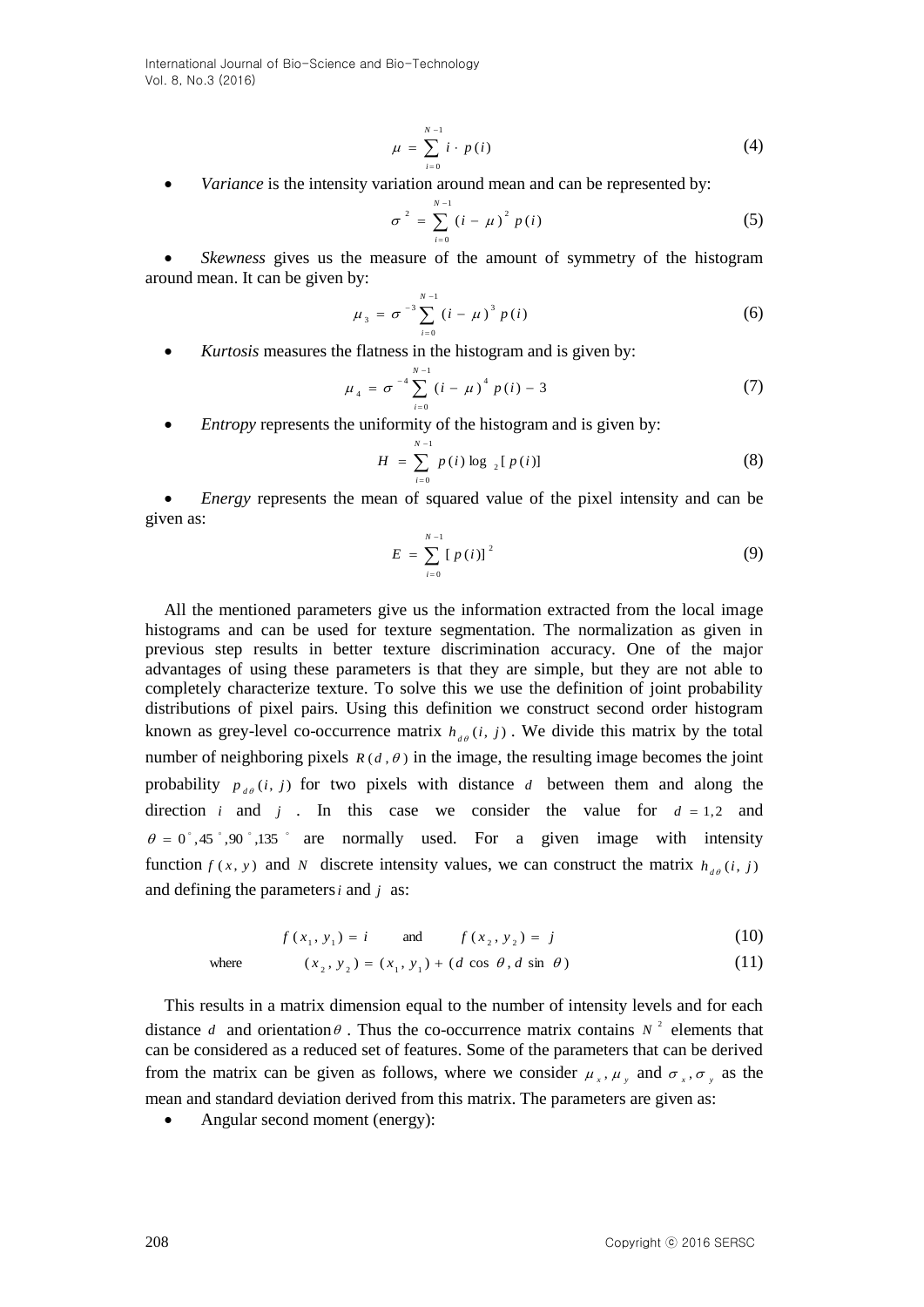$$
\sum_{i=0}^{N-1} \sum_{j=0}^{N-1} [p(i, j)]^2
$$
 (12)

Correlation:

$$
\sum_{i=0}^{N-1} \sum_{j=0}^{N-1} \frac{ijp(i, j) - \mu_x \mu_y}{\sigma_x \sigma_y}
$$
 (13)

Inertia (Contrast):

*i*

*i*

$$
\sum_{i=0}^{N-1} \sum_{j=0}^{N-1} (i-j)^2 p(i, j) \tag{14}
$$

Absolute value:

$$
\sum_{i=0}^{N-1} \sum_{j=0}^{N-1} \left| i-j \right| p(i, j) \tag{15}
$$

Inverse Difference:

$$
\sum_{i=0}^{N-1} \sum_{j=0}^{N-1} \frac{p(i, j)}{1 + (i - j)^2}
$$
 (16)

Entropy:

$$
H = -\sum_{i=0}^{N-1} \sum_{j=0}^{N-1} p(i, j) \log \left[ p(i, j) \right]
$$
 (17)

Using all aforesaid parameters we have created a tuple (feature vector) which can give us enough number of features that can help in classification of the input image into the predetermined class label. Using the aforesaid intensity and texture based features we can describe the features and use them to reduce the redundancy of information in the images. Thus we can consider the above described parameters as attributes that can successfully define the information or pattern content in the image.

#### **3.3. Classification**

As given in figure 1 the classification step occurs in two consecutive steps: learning phase and testing phase. Learning phase also known as training phase, is the first step in classification. In this step we intend to build a model that can successfully classify a dataset. So, we need to teach the model the class labels and data variations in this training phase. We use the pre-defined dataset from the database (as illustrated in figure 1) to train the model. After this training has been done we use the testing dataset generated from the input image from feature extraction to predict its class label.

Corollation:<br>
Contradine:<br>  $\sum_{x} \sum_{j=1}^{n} g_i(t, j) = p_i(t, j)$ <br>
Leading Countries (Contrast):<br>
Leading Contrast):<br>
Leading Contrastic Contrastic Contrastic Contrast):<br>  $\sum_{x} \sum_{j=1}^{n} g_j(t, j) = p_j(t, j)$  (14<br>
Absolute value:<br>  $\sum_{x$ In our work ANFIS is treated as the primary classifier and compare its performance with Artificial Neural Network (ANN) with back propagation learning and K-Nearest Neighbors (K-NN) models [16-17]. The ANFIS uses fuzzy rules and fuzzy reasoning that is based on fuzzy set theory. It can also be said that fuzzy stands out to be a form of multivalued logic (that is many logical levels between 0 and 1). Using the fuzzy rules and reasoning we now try to build the fuzzy inference system. Adaptive network is a network structure that consists of a number of nodes that are connected through directed weighted links. In this subsection we discuss the implementation details of ANIS to predict the output class label for any input tuple.

Fuzzy inference system (FIS) is based upon the concepts of fuzzy set theory, fuzzy ifthen rules and fuzzy reasoning. In fuzzy set theory we consider a set where there are many logical levels between two extremities of binary logic. In case of fuzzy if-then rules (also known as fuzzy rules) which take the following form: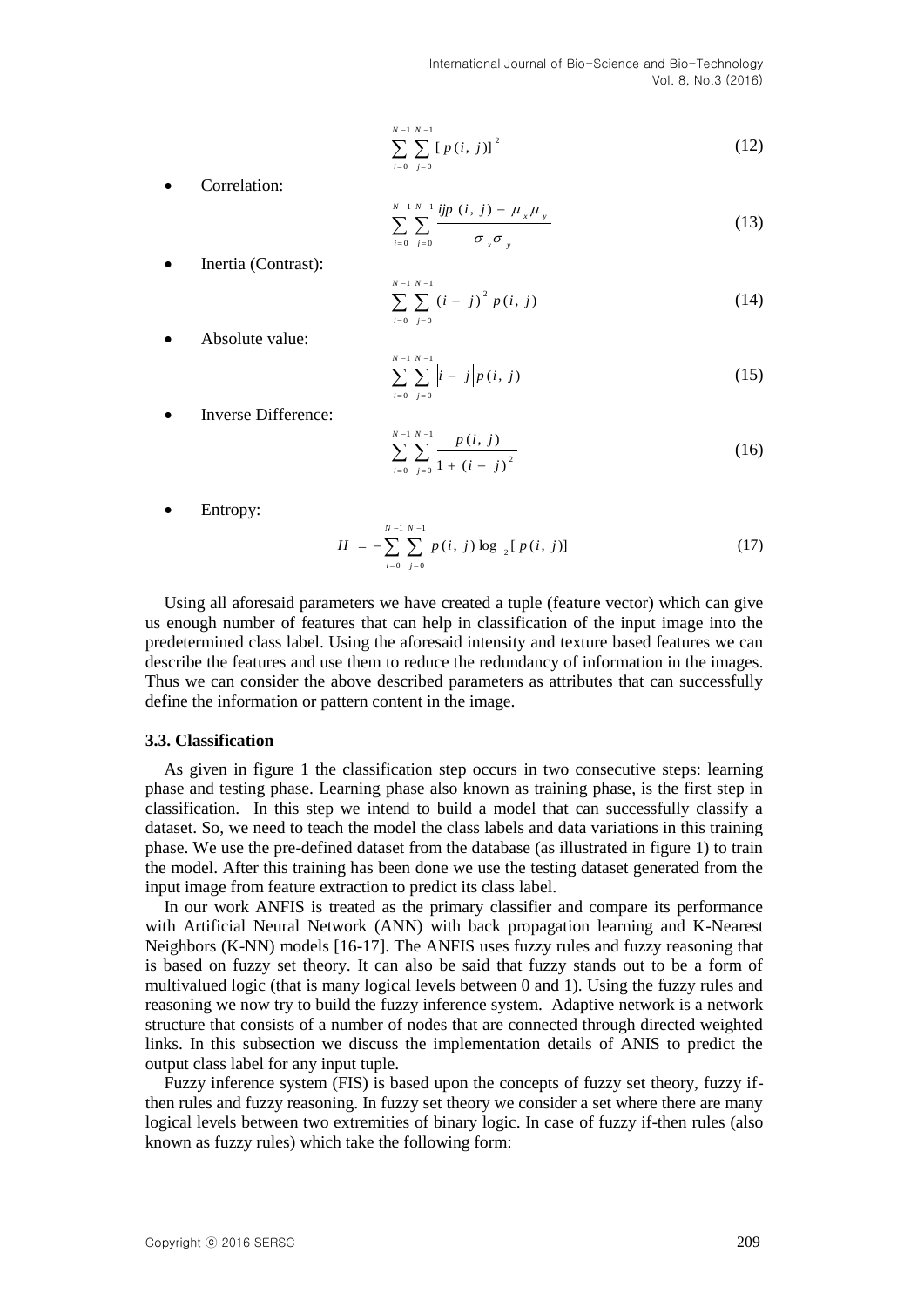#### *if*  $x$  *is*  $A$  *then*  $y$  *is*  $B$  (18)

This is a general form of fuzzy rules where  $A$  and  $B$  are linguistic values which is defined by fuzzy sets on the universe of discourse of *X* and *Y* respectively. In this case we may say that the statement " $x$  *is A*" is called the antecedent or premise and the statement " $y$  *is*  $B$ " is called the consequence or conclusion. This rule can also be abbreviated as  $A \rightarrow B$ . In this context this relation defines a relation between two variables x and y in which the fuzzy rule defined as a binary relation  $R$  on the product space  $X \times Y$ . Fuzzy set theory is used to describe these expressions on the product space. These fuzzy rules are first defined to be used in fuzzy reasoning. Fuzzy reasoning (also called approximate reasoning) tends to make a conclusion from the set of fuzzy rules and known facts. The basic structure of FIS is composed of three basic components: rule base, database (or dictionary) and a reasoning mechanism. The rule base contains a selection of valid fuzzy rules. The database contains the definition of membership functions that are used in fuzzy rules. The reasoning mechanism is responsible to derive a reasonable output or conclusion based on the rules and given facts. The basic fuzzy inference system is capable of taking either fuzzy input or crisp input (viewed as fuzzy singletons), but it always produces fuzzy sets as outputs. But in our case we need crisp output and therefore de-fuzzification is done. In this process we extract the crisp value that can best represent the fuzzy set. A typical Sugeno fuzzy [18] model can assume the following form of fuzzy rules:

if x is A and y is B then 
$$
z = f(x, y)
$$
 (19)

, where *A* and *B* are fuzzy rules in the antecedent and  $z = f(x, y)$  is a crisp function in the conclusion and is dependent on the input variables  $x$  and  $y$  or any function that can correctly describe the output. If  $f(x, y)$  represents a first-order polynomial then the resulting FIS is called first order Sugeno fuzzy model. Similarly, if *f* is constant then the FIS results in zero-order Sugeno fuzzy model. The zero-order Sugeno fuzzy model gives a smooth function of its inputs variables as the output as long as the membership functions overlaps. In our adaptive network, each node in the network represents a processing element and is interconnected by weighted links. The input output behaviour in this network is determined by a collection of modifiable parameters. In this context of adaptive network we consider a feedforward network i.e. the inputs fare fed in the first node and the output is obtained in the last layer of the network. For simplicity, we consider a FIS with two input  $x$  and  $y$ , and one output  $z$ . Now let us consider the following two fuzzy rules for this model.

*Rule* 1: *If* x is 
$$
A_1
$$
 and y is  $B_1$ , then  $z = f_1(x, y)$  (20)

*Rule* 2: If x is 
$$
A_2
$$
 and y is  $B_2$ , then  $z = f_2(x, y)$  (21)

Using these two rules we now build an adaptive network that can properly reflect these rules when a mapping is done from input to output product space.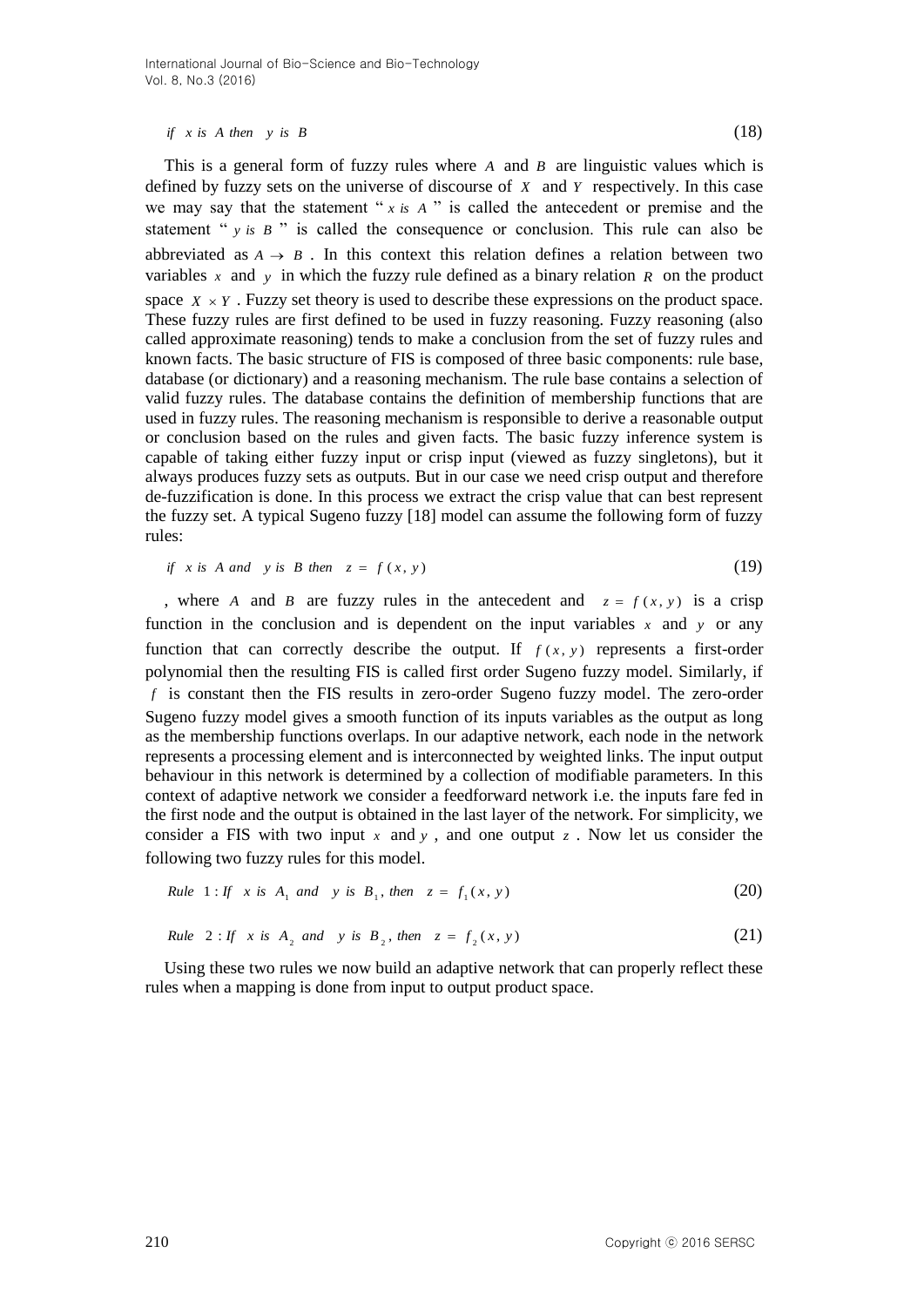

**Figure 2. ANFIS Architecture Equivalent to Fuzzy Inference System**

The adaptive network equivalent to this fuzzy model illustrated in figure 2 where we consider that each node in a particular layer performs the same function. Each  $i<sup>th</sup>$  node in the a particular layer *l* takes an input from the previous layer and produces an output  $O_{i,i}$ . This mapping for each individual layer described as follows:

• For layer 1 we take  $l = 1$  and output as  $O_{1,i}$  for each i<sup>th</sup> node in this layer. Every node in this layer is considered to be an adaptive node where the node function can be described as:

$$
O_{1,i} = \begin{cases} \mu_{A_i}(x) & \text{for } i = 1,2\\ \mu_{B_{i-2}}(y) & \text{for } i = 3,4 \end{cases}
$$
 (22)

where  $x$  or  $y$  is the input variable to node  $i$  and each node is assigned a linguistic label  $A_i$  or  $B_{i-2}$  to it. Here  $\mu_A(x)$  denotes the membership function for *A* and can be any valid parameterized function that depends on a parameter set. This parameter set can also be called as premise parameters.

• In the next layer (Layer 2) we consider a fixed node label denoted by  $\Pi$  for which the output for the incoming signal can be defined by:

$$
O_{2,i} = w_i = \mu_{A_i}(x) \mu_{B_i}(y) \quad \text{for } i = 1,2 \tag{23}
$$

This output represents the firing strength of a rule.

 In layer 3 we denote a fixed node label for every node as N. In this layer we calculate the normalized firing strengths for every i<sup>th</sup> node and can be calculated as the ratio between the firing strength of that layer to the sum of all firing rules in that layer as:

$$
O_{3,i} = \overline{w_i} = \frac{w_i}{\sum_{i=1}^{2} w_i}
$$
 (24)

 In layer 4 we compute the output considering the parameter set embedded in the membership function. The parameters in this set are referred as consequent parameters. For every  $i<sup>th</sup>$  node the node function can be given as:

$$
O_{4,i} = w_i f_i(x, y) \tag{25}
$$

• In the last layer (layer 5) each of the node is assigned with a fixed node label  $\Sigma$ . Each node computes the summation of all incoming signals as outputs as: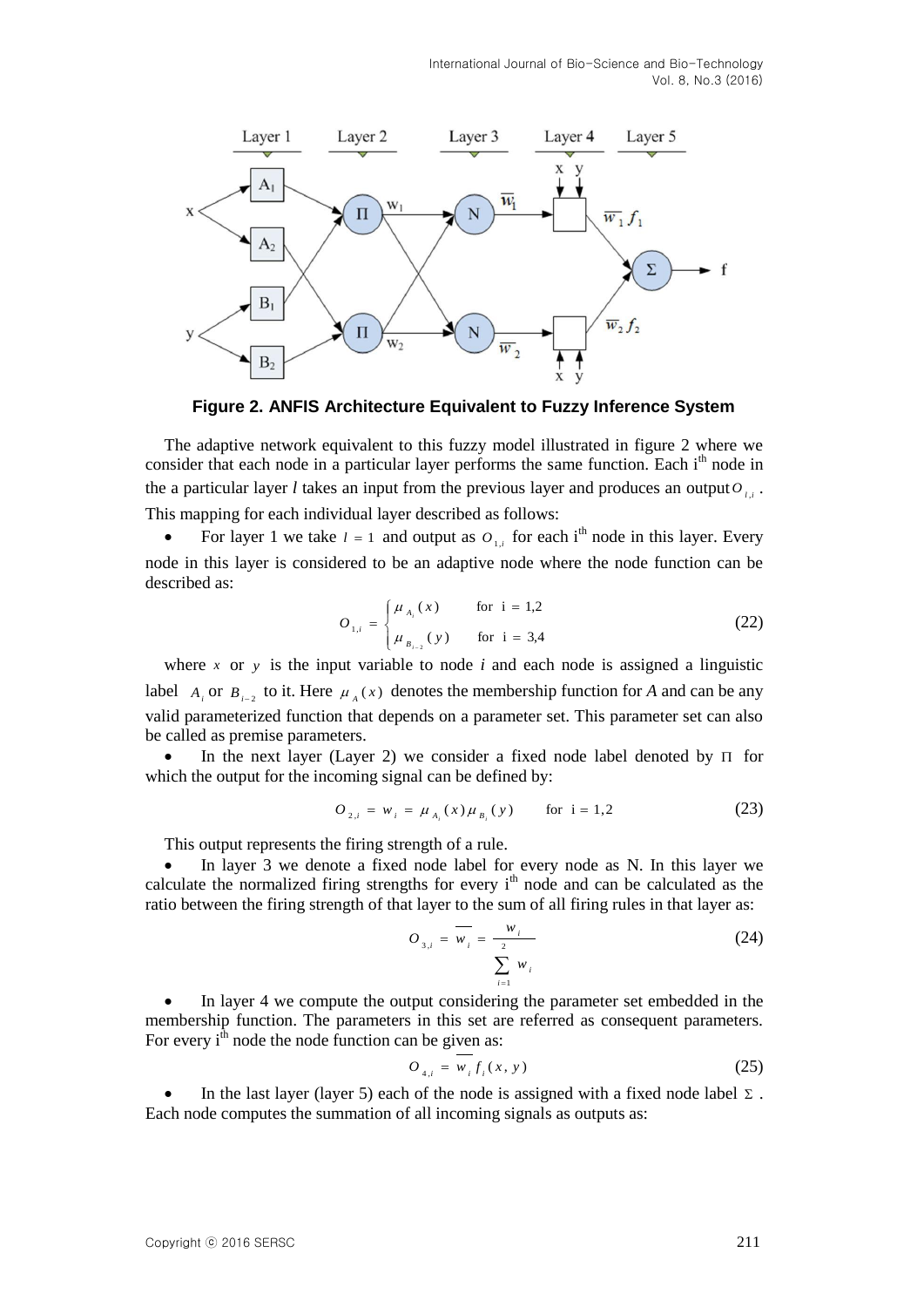$$
O_{s,i} = \sum_{i} \overline{w_i} f_i(x, y) = \frac{\sum_{i} w_i f_i(x, y)}{\sum_{i} w_i}
$$
 (26)

The learning algorithm uses a combination of the least-squares and back-propagation gradient descent methods to train the implemented model from the training dataset. It also checks the training procedure that over fitting of the training dataset does not occur. In this model it has been observes that if a particular tuple does not match with the established fuzzy rules defined in the model, the classifier tries to give a result that is outside the solution set. This is helpful in determining a new type of tumor. As fuzzy results obtained from the classifier cannot directly define the type of class label but it represents a numerical value that is within the range of solution set. Thus to convert this value into a crisp value we try to use defuzzification. There are many defuzzification techniques but in our case we use membership functions or fizzy rules to get a crisp output class label.

#### **4. Results and Discussion**

After building the models as specified in proposed methodology we take an arbitrary slice as input to test the effectiveness of classifying the slice to a class label as specified by the training dataset. The proposed methodology have been implemented and tested in MATLAB software (version R2013a). The training dataset is generated from image database [14]. In our case we consider only five class labels of brain tumors and the model is appropriately trained using the training database. After training it is tested against the testing dataset generated from the input slice. The predicted class is compared to the actual class label to measure the efficiency of the classifier. The testing of this methodology was carried on a personal computer with an AMD-A10-5750M processor with 2.50 GHz clock speed and 8 GB RAM.

The number of inputs can be varied according to the user and for our case we have used total 320 sample input slices (20 input slices for one type as been shown in figure 3). Each of the individual passed through the normalization and feature extraction processes. In this processes the images are normalized to the desired quality and the feature vector containing 13 elements is extracted from the slice. Each of the feature vector forms an input tuple to the classifier. This vector is generated for each of the 20 input slices shown in figure 3 has been illustrated by table 1.

Each of the generated feature vector from the normalized grayscale image are calculated from 1st order histogram based features and features from Gray Level Cooccurrence Matrix (GLCM). These values are based on the variation intensity values among the pixels in the selected slide. Each of the functions derives a single valued element in the feature extraction matrix for each of the 20 slices that is represented in table 1.

Each tuple contains its class label which denotes its tumor type which is used to build IF-THEN rules to generate the FIS. An adaptive network is then built depending on the training tuples and the FIS. ANFIS is this trained adaptive network that is now to be used to generate the class label for the input slices. For the testing phase we enter each of the tuples that can then give us a predicted class output. The output received in this case is fuzzy output. As class labels are crisp values we need to defuzzify the output. This defuzzified output is then compared to the actual class label to get the performance measurement of this classifier.

In the testing phase we have used ANFIS as the primary classifier and the other two as secondary ones to do a performance measurement among the classifiers. In the event of classification we have selected five class labels for each type of tumor. The class labels mentioned here were taken accordingly as: Class  $1 = \text{Glioma}$ , Class  $2 = \text{Meningioma}$ ,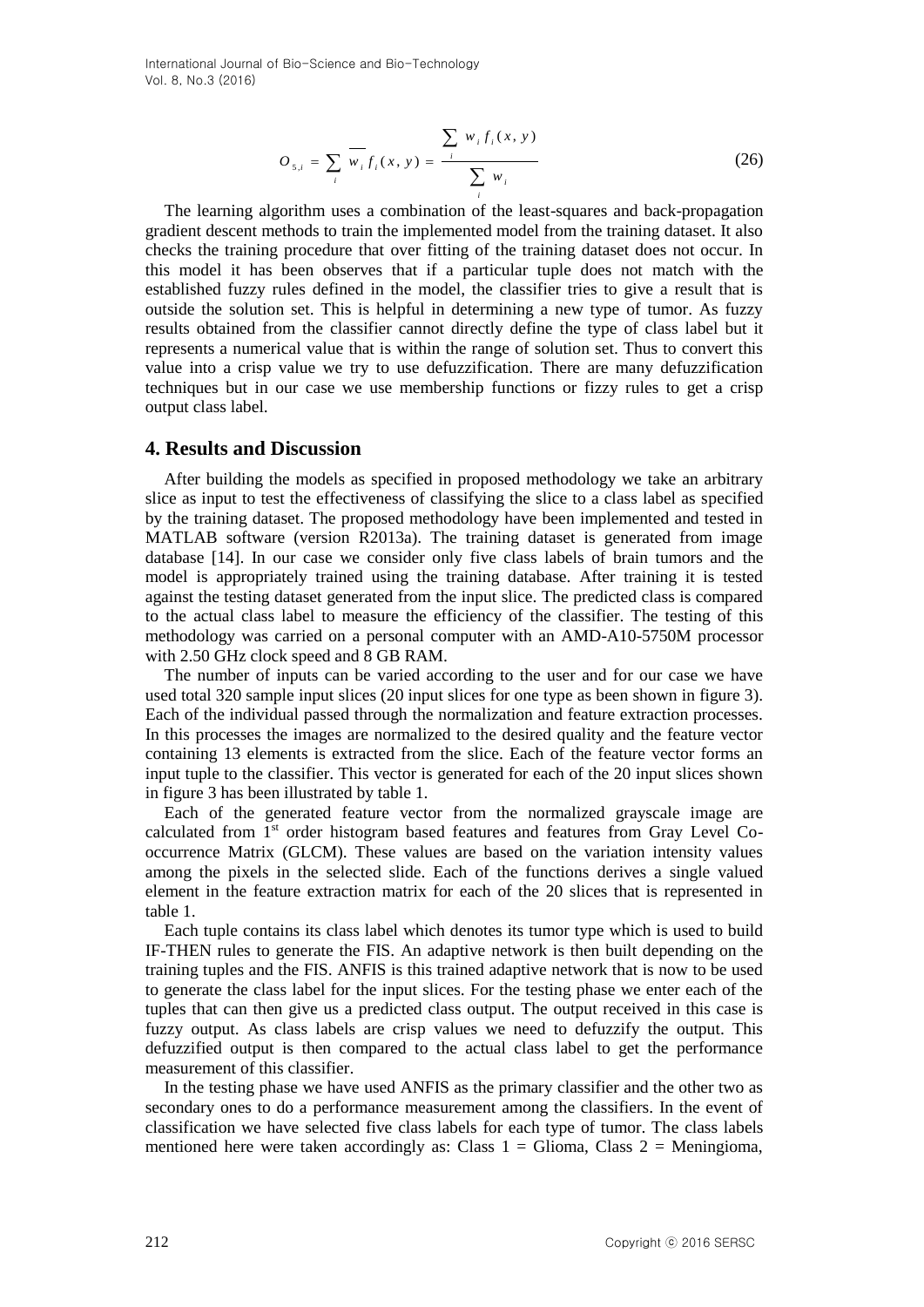Class  $3 =$  Metastatic adenocarcinoma, Class  $4 =$  Metastatic bronchogenic carcinoma, Class  $5 =$  Sarcoma. As we cannot use the actual names while using classification, we actually use the class labels which are numbers is the actual output of the classifier. The classifier gives fuzzy floating point numbers as output which is defuzzified to get the crisp actual class labeled values.



**Figure 3. 20 input slices passed through the normalization and feature extraction processes. After classification we found that slices I1-I4 are Type 1 (Glioma); slicesI5-I8 are Type 2 (Meningioma); slices I9-I12 are Type 3 (Metastatic adenocarcinoma); slices I13-I16 are Type 4 (Metastatic bronchogenic carcinoma); slicesI17-I20 are Type 5 (Sarcoma)**

Each tuple contains its class label which denotes its tumor type which is used to build IF-THEN rules to generate the FIS. An adaptive network is then built depending on the training tuples and the FIS. ANFIS is this trained adaptive network that is now to be used to generate the class label for the input slices. For the testing phase we enter each of the tuples that can then give us a predicted class output. The output received in this case is fuzzy output. As class labels are crisp values we need to defuzzify the output. This defuzzified output is then compared to the actual class label to get the performance measurement of this classifier.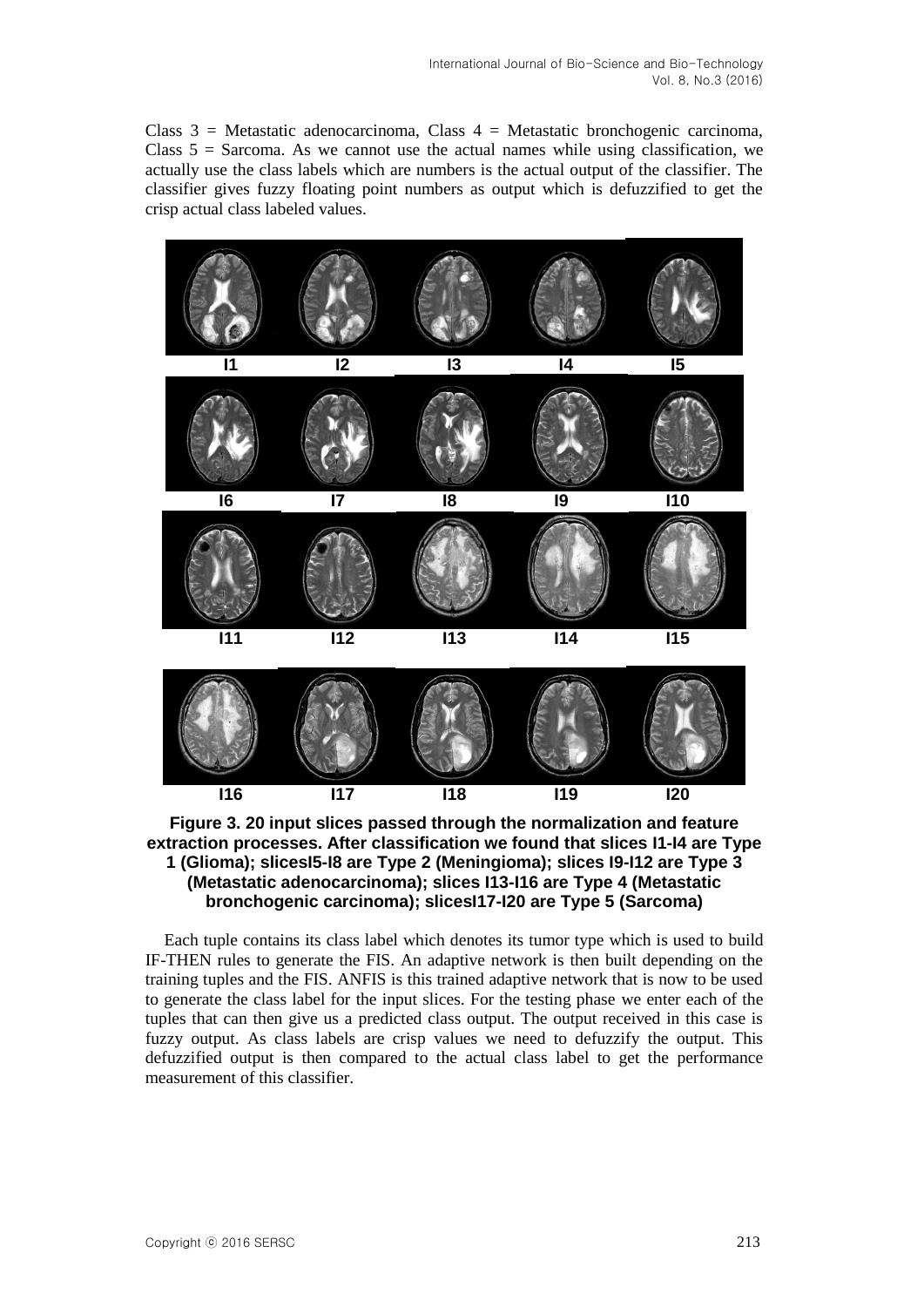| Mean    | Variance | <b>Skewness</b> | Kurtosis   | Energy | Entropy | Contrast | Correlati | Energy | Homoge | Inverse    | Absolu |
|---------|----------|-----------------|------------|--------|---------|----------|-----------|--------|--------|------------|--------|
|         |          |                 |            |        |         |          | on        |        | neity  | difference | te     |
|         |          |                 |            |        |         |          |           |        |        |            | value  |
| 15.5399 | 446.433  | 0.000108        | 1.27E-05   | 0.2816 | 3.6817  | 0.3334   | 0.3878    | 0.4131 | 0.8726 | 56710.6    | 17910  |
| 14.7607 | 427.681  | 0.000126        | 1.51E-05   | 0.2933 | 3.5751  | 0.3190   | 0.3833    | 0.4379 | 0.8774 | 57036.6    | 17210  |
| 15.5426 | 447.411  | 0.000108        | 1.27E-05   | 0.2810 | 3.6939  | 0.3415   | 0.3862    | 0.4071 | 0.8697 | 56512.8    | 18328  |
| 15.3294 | 434.847  | 0.000116        | 1.4E-05    | 0.2762 | 3.7014  | 0.3547   | 0.3508    | 0.4112 | 0.8659 | 56247.2    | 18914  |
| 15.9980 | 466.920  | 0.0001          | 1.18E-05   | 0.2718 | 3.8210  | 0.3618   | 0.3884    | 0.3971 | 0.8663 | 56246      | 18994  |
| 16.2995 | 455.317  | 9.72E-05        | 1.17E-05   | 0.2540 | 3.8918  | 0.3499   | 0.3785    | 0.3871 | 0.8652 | 56218.6    | 18910  |
| 16.8535 | 461.050  | 9.06E-05        | 1.1E-05    | 0.2365 | 3.9722  | 0.3697   | 0.3640    | 0.3731 | 0.8592 | 55806.6    | 19812  |
| 15.2010 | 463.274  | 0.000113        | 1.32E-05   | 0.2981 | 3.6796  | 0.3610   | 0.3920    | 0.4227 | 0.8712 | 56534.6    | 18504  |
| 13.6257 | 406.182  | 0.00015         | 1.85E-05   | 0.3333 | 3.2856  | 0.2931   | 0.3803    | 0.4756 | 0.8861 | 57632.2    | 15936  |
| 13.9531 | 413.331  | 0.000143        | 1.75E-05   | 0.3219 | 3.4029  | 0.2984   | 0.3755    | 0.4668 | 0.8831 | 57439.6    | 16314  |
| 13.1538 | 400.748  | 0.000161        | 2.00E-05   | 0.3529 | 3.2298  | 0.2885   | 0.3749    | 0.4930 | 0.8896 | 57854      | 15516  |
| 14.2234 | 417.177  | 0.000137        | 1.65E-05   | 0.3123 | 3.4526  | 0.3019   | 0.3595    | 0.4589 | 0.8800 | 57245.4    | 16676  |
| 13.6782 | 420.489  | 0.000142        | 1.67E-05   | 0.3506 | 3.2687  | 0.2558   | 0.4260    | 0.4907 | 0.8970 | 58395.4    | 14258  |
| 13.5103 | 417.582  | 0.000144        | 1.69E-05   | 0.3583 | 3.1849  | 0.2565   | 0.4179    | 0.4908 | 0.8972 | 58406      | 14248  |
| 13.2064 | 412.893  | 0.000151        | 1.78E-05   | 0.3698 | 3.1134  | 0.2443   | 0.4349    | 0.5019 | 0.9011 | 58674.6    | 13668  |
| 12.3658 | 388.257  | 0.000181        | 2.26E-05   | 0.3857 | 3.0153  | 0.2395   | 0.4074    | 0.5274 | 0.9029 | 58796.6    | 13412  |
| 12.9241 | 397.207  | 0.000167        | $2.1E-0.5$ | 0.3573 | 3.2094  | 0.2881   | 0.3883    | 0.4918 | 0.8902 | 57893.2    | 15446  |
| 13.5875 | 407.496  | 0.000151        | 1.85E-05   | 0.3342 | 3.3352  | 0.2936   | 0.3933    | 0.4727 | 0.8867 | 57670.4    | 15878  |
| 14.2193 | 425.415  | 0.000137        | 1.64E-05   | 0.3174 | 3.4692  | 0.3158   | 0.3685    | 0.4617 | 0.8804 | 57227      | 16858  |
| 14.9834 | 443.361  | 0.000118        | 1.38E-05   | 0.3040 | 3.5664  | 0.3164   | 0.3804    | 0.4429 | 0.8786 | 57115.6    | 17050  |

**Table 1. Feature Vector from the Normalized Grayscale MR Image**

In the testing phase we have used ANFIS as the primary classifier and the other two as secondary ones to do a performance measurement among the classifiers. In the event of classification we have selected five class labels for each type of tumor. The class labels mentioned here were taken accordingly as: Class  $1 = \text{Glioma}$ , Class  $2 = \text{Meningioma}$ , Class  $3$  = Metastatic adenocarcinoma, Class  $4$  = Metastatic bronchogenic carcinoma, Class  $5 =$  Sarcoma. As we cannot use the actual names while using classification, we actually use the class labels which are numbers is the actual output of the classifier. The classifier gives fuzzy floating point numbers as output which is defuzzified to get the crisp actual class labeled values.

Performance measurement is done by comparing the actual class labels and the predicted class labels for each of the individual classifiers. This comparison is done to evaluate performance of each model. The performances are measured using confusion matrix, classification accuracy, error rate, and kappa statistic to measure [11] the improvement of the proposed system over the other two models. The other two models are selected based on their efficiency to classify the input slices. The output confusion matrix as illustrated in figure 4, figure 5, and figure 6 gives us the detailed output and describes the conflicting classified output with the actual output. In our case we have selected few performance measure statistics to differentiate the performance among the classifiers.

The confusion matrix can define the comparison of classified output to the actual output resulting in 2D matrix. This matrix as illustrates in figure 4,figure 5, and figure 6 gives us the classification accuracy and the elements in the matrix define different situations that can occur while classification. The matrix shows that all the diagonal elements show the number of correctly classified tuples while rest of the elements defines the tuples that were incorrectly classified. Kappa Index and Jacard index [11] denote the accurateness of the methods, whereas accuracy denotes the correct detection of the method.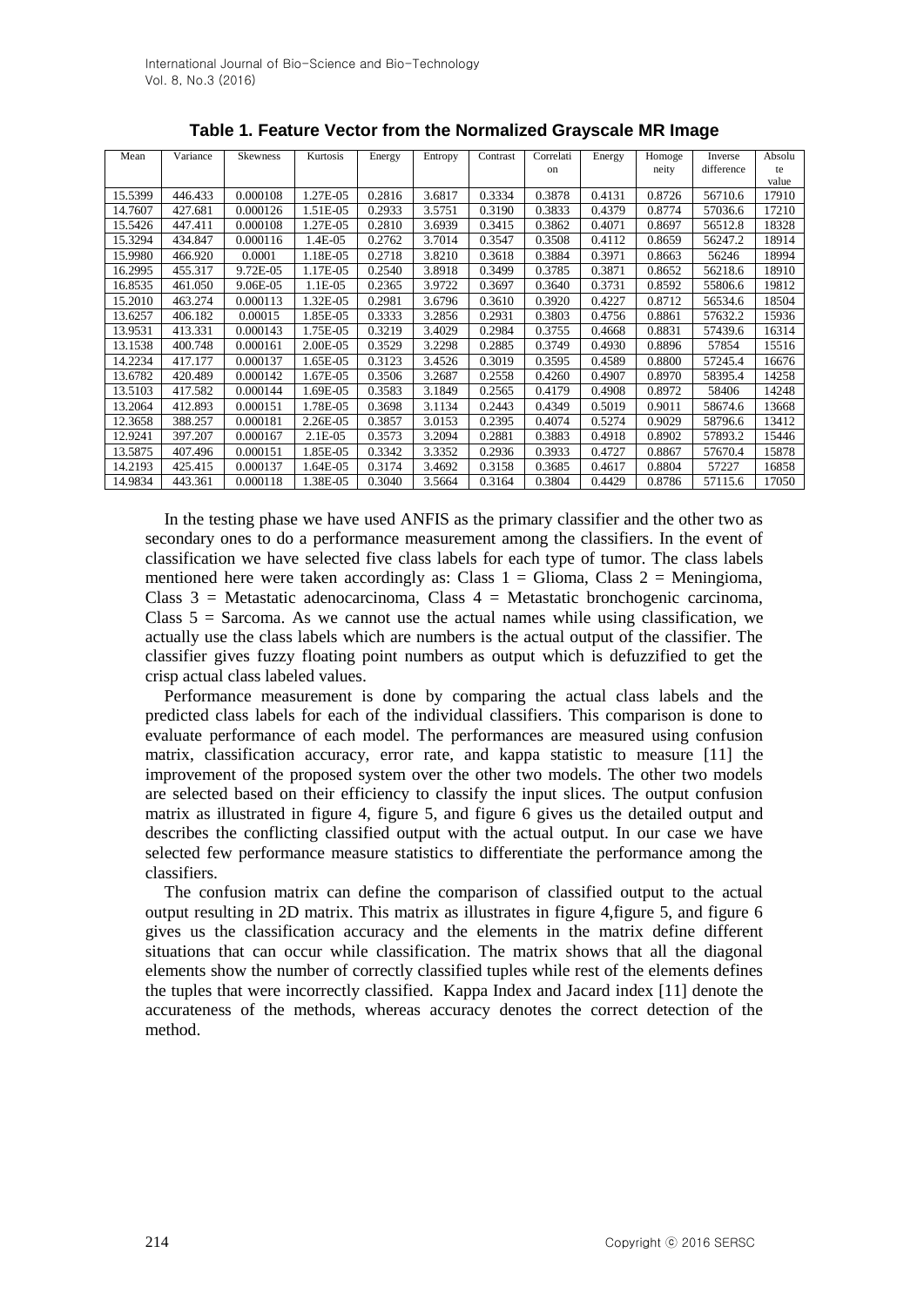|                     | <b>Confusion Matrix</b> |                |                     |                |          |       |  |  |  |
|---------------------|-------------------------|----------------|---------------------|----------------|----------|-------|--|--|--|
| $\overline{1}$      | 4                       | $\bf{0}$       | $\bf{0}$            | $\mathbf{1}$   | $\bf{o}$ | 80.0% |  |  |  |
|                     | 20.0%                   | 0.0%           | 0.0%                | 5.0%           | 0.0%     | 20.0% |  |  |  |
| $\mathbf{Z}$        | $\bf{o}$                | 4              | $\mathbf{o}$        | $\bf{0}$       | $\bf{o}$ | 100%  |  |  |  |
|                     | 0.0%                    | 20.0%          | 0.0%                | 0.0%           | 0.0%     | 0.0%  |  |  |  |
| Output Class        | $\mathbf{o}$            | $\mathbf{o}$   | $\overline{\bf{4}}$ | $\mathbf{o}$   | $\bf{o}$ | 100%  |  |  |  |
| 3                   | 0.0%                    | 0.0%           | 20.0%               | 0.0%           | 0.0%     | 0.0%  |  |  |  |
| 4                   | $\bf{o}$                | $\bf{0}$       | $\bf{0}$            | 3              | $\bf{0}$ | 100%  |  |  |  |
|                     | 0.0%                    | 0.0%           | 0.0%                | 15.0%          | 0.0%     | 0.0%  |  |  |  |
| 5                   | $\bf{o}$                | $\bf{o}$       | $\bf{0}$            | $\bf{0}$       | 4        | 100%  |  |  |  |
|                     | 0.0%                    | 0.0%           | 0.0%                | 0.0%           | 20.0%    | 0.0%  |  |  |  |
|                     | 100%                    | 100%           | 100%                | 75.0%          | 100%     | 95.0% |  |  |  |
|                     | 0.0%                    | 0.0%           | 0.0%                | 25.0%          | 0.0%     | 5.0%  |  |  |  |
|                     | $\mathbf{1}$            | $\mathfrak{p}$ | 3                   | $\overline{4}$ | 5        |       |  |  |  |
| <b>Target Class</b> |                         |                |                     |                |          |       |  |  |  |

**Figure 4. Confusion Matrix for ANFIS**

| <b>Confusion Matrix</b> |                |                |             |                |                     |       |  |  |  |
|-------------------------|----------------|----------------|-------------|----------------|---------------------|-------|--|--|--|
| $\mathbf{1}$            | 3              | $\bf{o}$       | $\bf{0}$    | $\bf{0}$       | $\bf{0}$            | 100%  |  |  |  |
|                         | 15.0%          | 0.0%           | 0.0%        | 0.0%           | 0.0%                | 0.0%  |  |  |  |
| $\overline{2}$          | $\bf{0}$       | 4              | $\bf{0}$    | $\blacksquare$ | $\bf{o}$            | 80.0% |  |  |  |
|                         | 0.0%           | 20.0%          | 0.0%        | 5.0%           | 0.0%                | 20.0% |  |  |  |
| <b>Dutput Class</b>     | $\blacksquare$ | $\bf{0}$       | 4           | $\Omega$       | $\mathbf{0}$        | 80.0% |  |  |  |
| 3                       | 5.0%           | 0.0%           | 20.0%       | 0.0%           | 0.0%                | 20.0% |  |  |  |
| 4                       | $\bf{0}$       | $\mathbf{0}$   | $\bf{0}$    | 3              | $\bf{0}$            | 100%  |  |  |  |
|                         | 0.0%           | 0.0%           | 0.0%        | 15.0%          | 0.0%                | 0.0%  |  |  |  |
| 5                       | $\mathbf{o}$   | $\bf{0}$       | $\mathbf 0$ | $\mathbf{o}$   | $\overline{\bf{4}}$ | 100%  |  |  |  |
|                         | 0.0%           | 0.0%           | 0.0%        | 0.0%           | 20.0%               | 0.0%  |  |  |  |
|                         | 75.0%          | 100%           | 100%        | 75.0%          | 100%                | 90.0% |  |  |  |
|                         | 25.0%          | 0.0%           | 0.0%        | 25.0%          | 0.0%                | 10.0% |  |  |  |
|                         | $\overline{1}$ | $\overline{2}$ | 3           | $\overline{4}$ | 5                   |       |  |  |  |
| <b>Target Class</b>     |                |                |             |                |                     |       |  |  |  |

**Figure 5. Confusion Matrix for MLP**

Using this matrix we may derive various statistics such as kappa statistic that can be helpful in stating the superiority of ANFIS in comparison to other two classifiers. This can be illustrated in figure 7.

We observe from table 1 that the classifiers namely MLP and K-NN gives us nearly same results but ANFIS results in higher accuracy. The classification accuracy is 5% more for ANFIS in comparison to MLP and K-NN. As we have use low number of input dataset it may be noted that we are getting high classification accuracy for each of the classifiers but it is the same if we take large number of images as input.

ANFIS uses both neural network and fuzzy logic which gives an improvement over using traditional neural network. As we have seen in the classification results in figure 7 considering all the classifiers, we get an error rate as low as 5% in comparison to other two as 10%. With such a low error rate ANFIS proves its superiority even when the available training dataset is small. Similarly, the Kappa and Jaccard index is higher for ANFIS as observed from figure 7. In our case we have used hybrid learning that tends to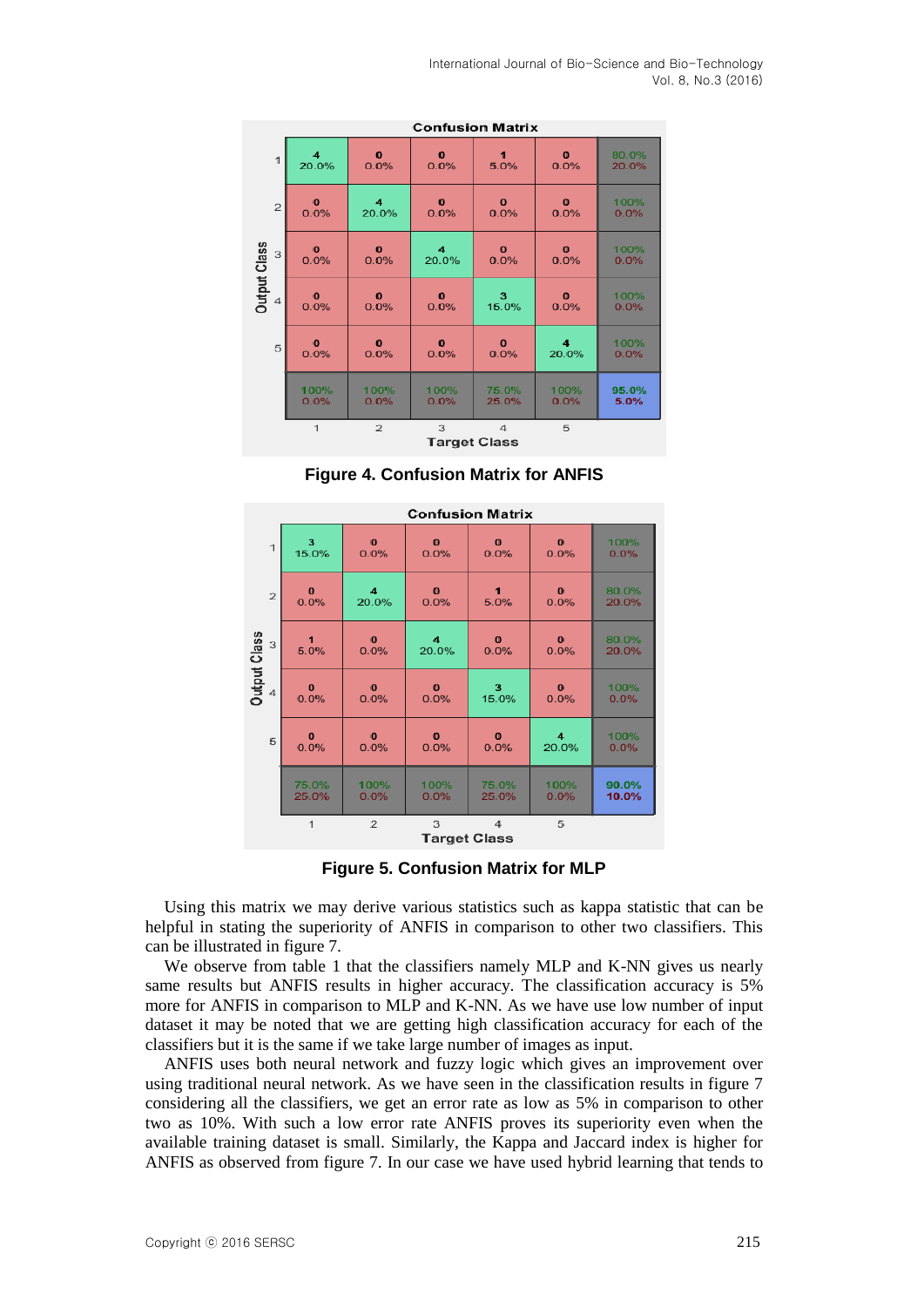follow the data pattern. In figure 5 we have shown the suitability of this classifier over the others. The plot of the bar chart shows the suitability of ANFIS over others.

|                     | <b>Confusion Matrix</b> |                         |                          |                |                         |       |  |  |  |  |  |
|---------------------|-------------------------|-------------------------|--------------------------|----------------|-------------------------|-------|--|--|--|--|--|
| $\mathbf{1}$        | 3                       | $\bf{0}$                | $\bf{0}$                 | $\bf{0}$       | $\mathbf{0}$            | 100%  |  |  |  |  |  |
|                     | 15.0%                   | 0.0%                    | 0.0%                     | 0.0%           | 0.0%                    | 0.0%  |  |  |  |  |  |
| $\sqrt{2}$          | 1                       | $\overline{\mathbf{4}}$ | $\mathbf{0}$             | $\bf{0}$       | $\mathbf{0}$            | 80.0% |  |  |  |  |  |
|                     | 5.0%                    | 20.0%                   | 0.0%                     | 0.0%           | 0.0%                    | 20.0% |  |  |  |  |  |
| <b>Output Class</b> | $\bf{0}$                | $\bf{0}$                | 4                        | $\bf{0}$       | 1                       | 80.0% |  |  |  |  |  |
| 3                   | 0.0%                    | 0.0%                    | 20.0%                    | 0.0%           | 5.0%                    | 20.0% |  |  |  |  |  |
| 4                   | $\bf{0}$                | $\bf{0}$                | $\bf{0}$                 | 4              | $\bf{0}$                | 100%  |  |  |  |  |  |
|                     | 0.0%                    | 0.0%                    | 0.0%                     | 20.0%          | 0.0%                    | 0.0%  |  |  |  |  |  |
| 5                   | $\mathbf{0}$            | $\mathbf{0}$            | $\bf{0}$                 | $\mathbf{0}$   | $\overline{\mathbf{3}}$ | 100%  |  |  |  |  |  |
|                     | 0.0%                    | 0.0%                    | 0.0%                     | 0.0%           | 15.0%                   | 0.0%  |  |  |  |  |  |
|                     | 75.0%                   | 100%                    | 100%                     | 100%           | 75.0%                   | 90.0% |  |  |  |  |  |
|                     | 25.0%                   | 0.0%                    | 0.0%                     | 0.0%           | 25.0%                   | 10.0% |  |  |  |  |  |
|                     | $\mathbf{1}$            | $\overline{2}$          | 3<br><b>Target Class</b> | $\overline{4}$ | 5                       |       |  |  |  |  |  |

**Figure 6. Confusion matrix for K-NN**



**Figure 7: Statistical Comparison among the Classifiers**

## **5. Conclusion**

Our method is an improved classifier with ANFIS for brain tumor tissue characterization has been explored. The classifier obtained 98.25%accuracy on Harvard benchmark dataset [14], for both contrast and non-contrast images. The significance of feature sub-selection was revealed. Feature extraction involves simplifying the amount of resources required to describe a large set of data accurately. When performing analysis of complex data, one of the major problems stems from the number of variables is involved. Analysis with a large number of variables generally requires a large amount of memory and computation power or a classification algorithm which over fits the training sample and also generalizes successfully to new samples. Feature extraction is a general term for methods of constructing combinations of the variables to get around these problems while describing the data with sufficient accuracy.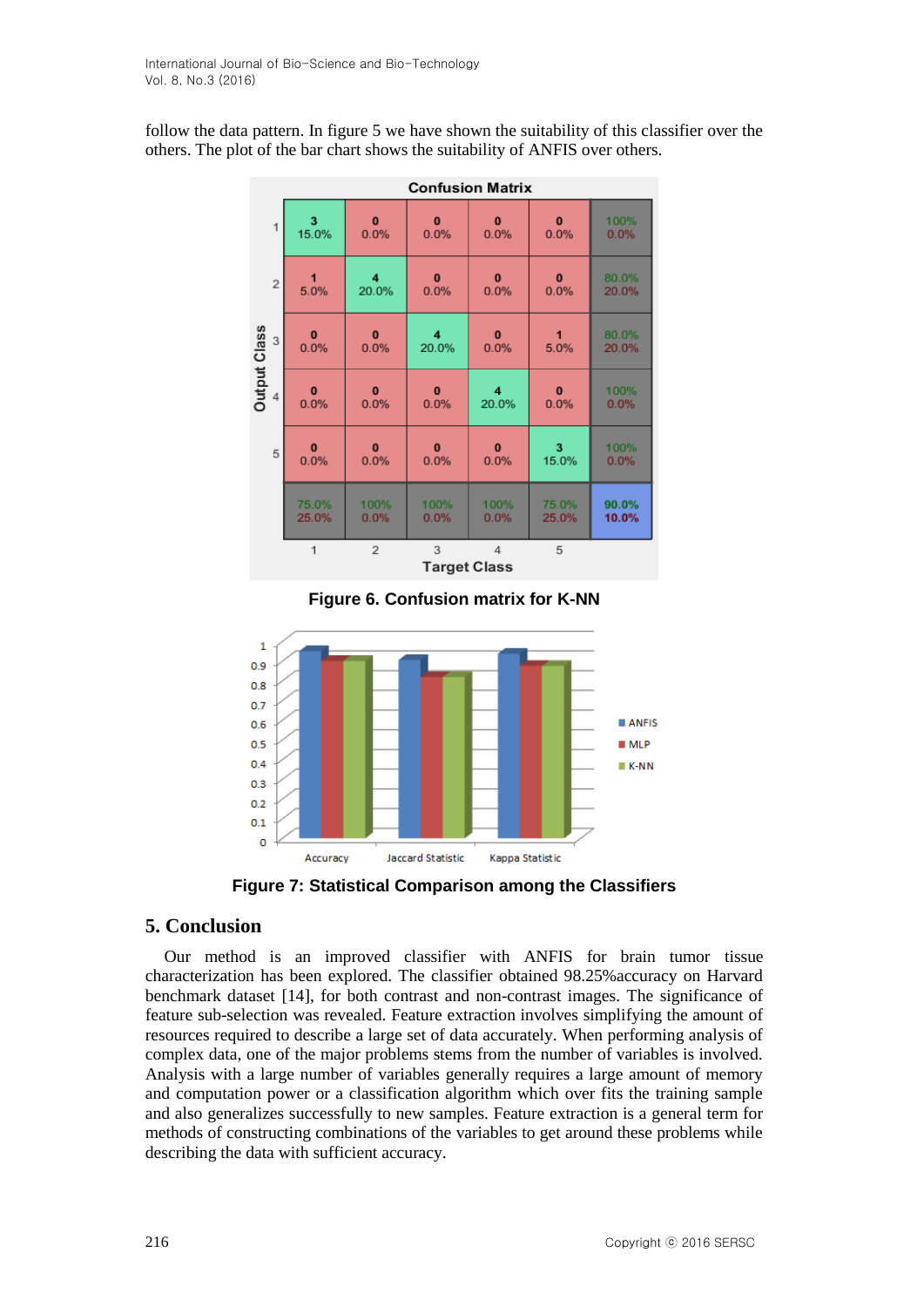Feature selection is the technique of selecting a subset of relevant features for building robust learning models by removing most irrelevant and redundant features from the data, feature selection helps improve the performance of learning models by: i) Alleviating the effect of the curse of dimensionality, ii) Speeding up learning process, iii) Enhancing generalization capability iv) Improving model interpretability. Nevertheless, surrender of this stage, leading to huge dimensionality in feature space and ill conditioning of classifier performance. Automation of a model for computing an estimate of the type of tumor are verified by a radiologist, and a simultaneous measure of the quality of each phase is required to readily assess the automated image classification and segmentation algorithm performance. The brain and tumor tissue identification provides a better perceptive of the spatial relationship; thereby lend assistance to the adage of pre-operative treatment planning. However, more real time extensive training studies are required to further substantiate these effects to further validate the performance of this computer analysis methodology.

#### **Acknowledgments**

It is my privilege to thank the Dr. Pradip Saha, is MD in Radiology from NRS Medical College and ex-faculty from there. He is currently radiologist at M N Roy Diagnostic Center, Kolkata, India. He have supported for taking decision of different type of tumor, guided, and given us the valuable suggestions to complete this paper, and to enrich my knowledge.

### **References**

- [1] Y. H. Liu, M. Muftah, T. Das, L. Bai, K. Robson and D. Auer, "Classification of MR Tumor Images Based on Gabor Wavelet Analysis", Journal of Medical and Biological Engineering, vol. 32 no. 1, **(2011)**, pp. 22-28.
- [2] A. E. Sayed, E. Dahshan, M. A. Badeeh, Salem and T. H. Younis, "A hybrid technique for automatic MRI brain images classification", Studia Univ, Babes Bolyai, Informatica, vol. LIV, **(2009)**.
- [3] V. P. Gladis, P. Rathi and S. Palani, "Brain Tumor MRI Image Classification with Feature Selection and Extraction Using Linear Discriminant Analysis", JIST, vol. 2, no. 4, **(2012)**.
- [4] E. I. Zacharaki, S. Wang, S. Chawla, D. S. Yoo, R. Wolf, E. R. Melhem and C. Davatzikos, "MRI-based classification of brain tumor type and grade using SVM-RFE", IEEE International Symposium on Biomedical Imaging, **(2009)**, pp. 1035-1038.
- [5] Q. Wang, E. K. Liacouras, E. Miranda, U. S. Kanamalla and V. Megalooikonomou, "Classification of brain tumors using MRI and MRS data", Proceedings of the SPIE, **(2007)**, vol. 6514.
- [6] E. I. Papageorgiou and P. P. Spyridonos, "Brain Tumor characterization using the soft computing technique of fuzzy cognitive maps", Applied soft computing, vol. 8, **(2008)**, pp. 820-828.
- [7] S. Ibrahim and N. E. A. Khalid, "Image Mosaicing for evalustion of MRI Brain Tissue abnormalities segmentation study", International Journal of Biology and Biomedical Engineering, vol. 5 no. 4, **(2011)**, pp. 181-189.
- [8] S. Karpagam and S Gowri, "Detection of tumor growth by advanced diameter technique using MRI data", Proc. The world congress of Engineering, WEC, London, U.K., vol.1, **(2011)**.
- [9] M. C. Clark and L. O. Hall , "Automatic tumor segmentation using Knowledge based techniques", IEEE transactions on medical imaging, vol. 17, no. 2, **(1998)**.
- [10] C. A. Parra and K. Iftekharuddin, "Automated brain data segmentation and Pattern recognition using ANN", Proceedings of CIRAS, **(2003)**.
- [11] S. Roy, P. Ghosh and S. K. Bandyopadhyay, "Segmentation and Contour Extraction of Cerebral Hemorrhage from MRI of Brain by Gamma Transformation Approach", FICTA, Proceedings of Springer, AISC, vol. 328, **(2014)**.
- [12] S. Roy, K. Chatterjee, I. K. Maitra and S. K. Bandyopadhyay, "Artefact Removal from MRI of Brain Image", IRJES, vol. 2, no. 3, **(2013)**, pp. 24-30.
- [13] H. G. Moreno, P. G. Jiménez, S. L. Arroyo, R. L. Sastre and S. M. Bascón, "A "Salt and Pepper" Noise Reduction Scheme for Digital Images Based on Support Vector Machines Classification and Regression", The Scientific World Journal, vol. 2014, **(2014)**.
- [14] K. A. Johnson and J. Alex Becker, "The whole brain atlas", http://www.med.harvard.edu/aanlib/home.html, 2014
- [15] Andrzej & Michal, "Texture Analysis Methods A Review", Technical University of Lodz, Institute of Electronics, COST B11 report, Brussels, **(1998)**.